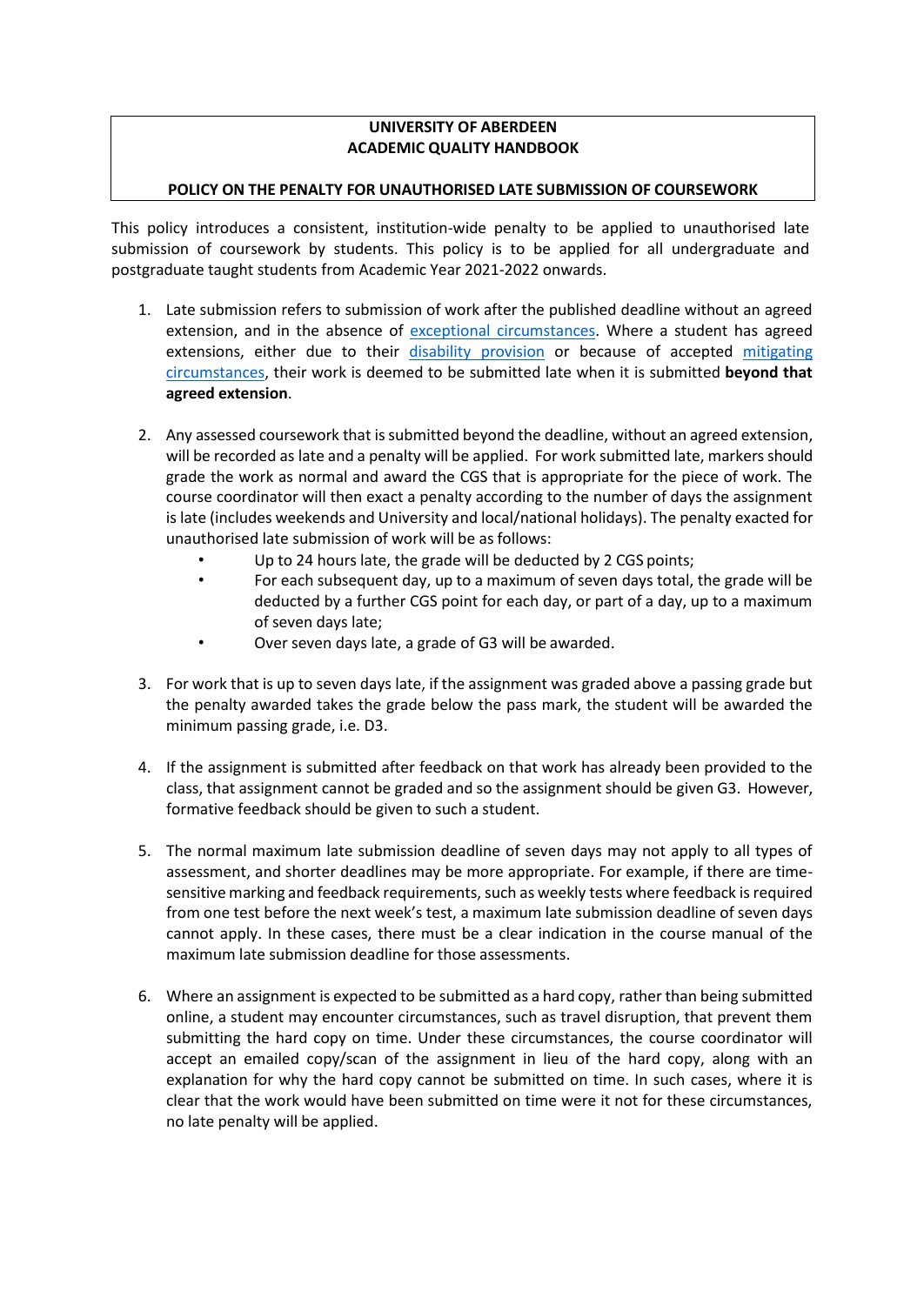- 7. Students who anticipate being unable to meet the published deadline because of ill health or other mitigating circumstances must make a case to the School's mitigating circumstances committee (or equivalent) for an extension *prior to the published deadline*. If an extension is allowed, no penalty will be applied provided the assignment is submitted by the agreed extended time. Extensions can be approved by the School's mitigating circumstances committee (or equivalent), provided the extension does not bring the deadline to be after the class receives feedback on the assignment. The extension time must be commensurate with the duration of the relevant circumstances, i.e. illness on the day of submission would allow an extension of a day, not seven days.
- 8. If a student applies for an extension *after the deadline* for the assignment in question, a late penalty will be applied unless the circumstances that prevent the candidate from submitting work on time have also prevented them applying for an extension prior to the deadline

### **Putting the policy into practice:**

### **Scenario 1**

Student A has a deadline for an assignment that is 12 noon on Monday. They submit their assignment at 5pm on Tuesday without having asked for any extension. The assignment is graded as normal and receives a grade of B2. However, as the assignment is considered to be two days late it is subject to a three CGS point deduction (two CGS points for the first 24 hours and one further CGS point for the subsequent 24 hours) and so the grade that is reported to the student and which contributes to the overall course grade is C2. Had student A submitted their assignment before noon on Tuesday they would only be one day late and subject to two CGS points deduction.

#### **Scenario 2**

Student B is doing a course where fortnightly lab tests are required to be submitted by Friday 5pm. Generic feedback on those tests is provided to the class on the following Monday at noon. Student B asked for an extension because they were unwell on Friday. The student was allowed a one-day extension and was required to submit their test by 5pm on Saturday. However, the test was not submitted until Monday at 3pm. As Student B has submitted after the generic feedback has been provided to the class, their test will receive a grade of zero (G3). Had the student submitted their test at 11 am on Monday they would have had the test graded and received a three GCS point deduction (being two days late from the extended deadline agreed).

#### **Scenario 3**

Student C is completing their PGT dissertation (worth 60 credits) which is meant to be submitted by 5pm on Monday. However, they do not submit until Wednesday at 11pm without having asked for any extension. The dissertation is graded as normal and receives a grade of D1. However, as the dissertation was submitted three days late (two full days and one part day, which counts as a full-day in terms of penalty applied), the grade forthe dissertation should be reduced by four CGS points which would bring it down to E2. As this grade is below the passing grade, the grade returned to the student is D3, the minimum passing grade.